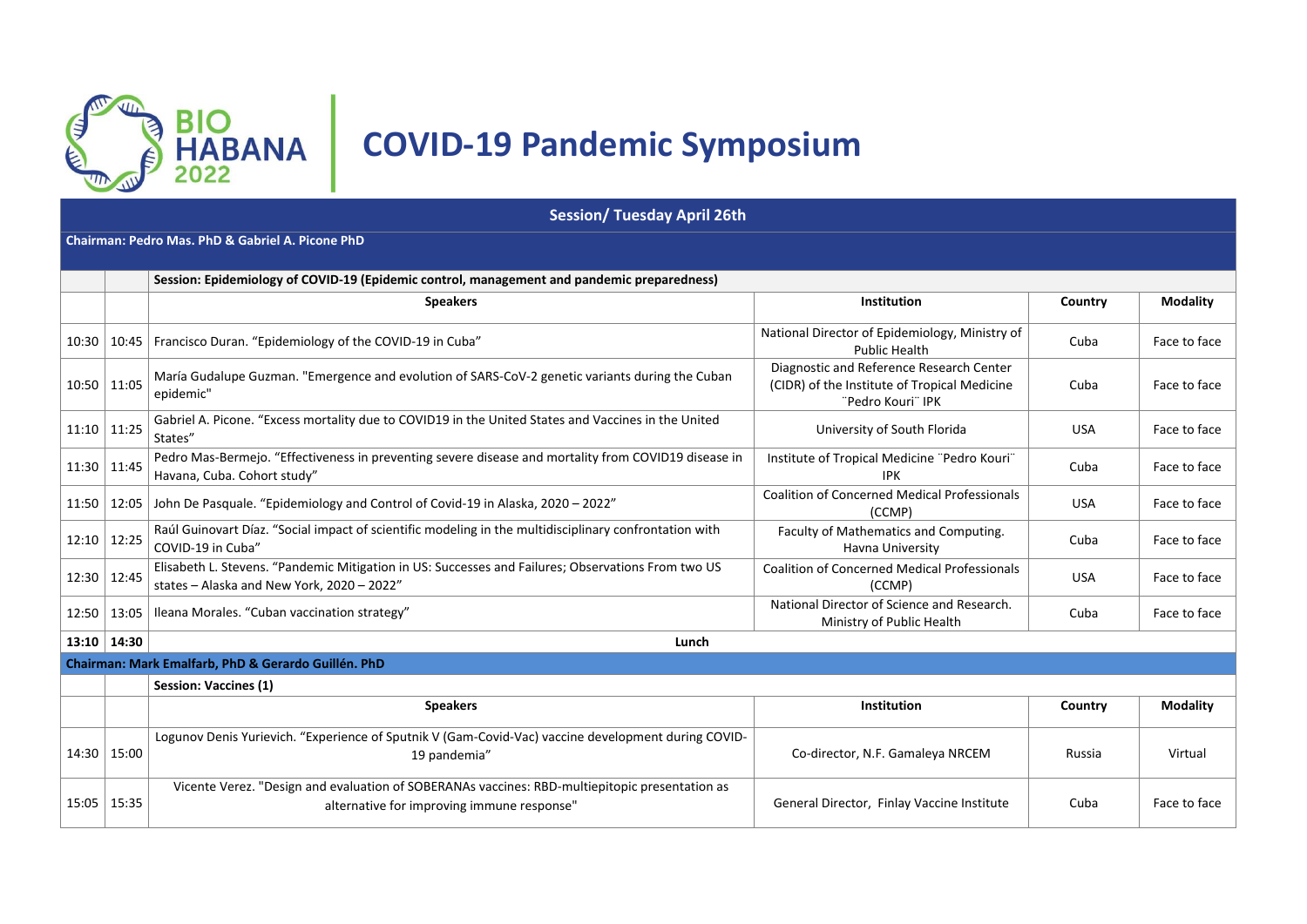| 15:40 16:10             | Verena Muzio. " Clinical development of Abdala, the first Latin American Covid-19 vaccine "                                                                                                                                       | Director of Clinical Research, Center for<br>Genetic Engineering and Biotechnology (CIGB) | Cuba       | Face to face |
|-------------------------|-----------------------------------------------------------------------------------------------------------------------------------------------------------------------------------------------------------------------------------|-------------------------------------------------------------------------------------------|------------|--------------|
| $16.10 \mid 16.20 \mid$ | <b>Break</b>                                                                                                                                                                                                                      |                                                                                           |            |              |
| 16:30 17:00             | Gerardo Guillén. "Hepatitis B nucleocapsid particle as immunopotentiator of innate and adaptive<br>immunity for nasal vaccines CIGB 2020 and Mambisa against COVID-19"                                                            | Center for Genetic Engineering and<br>Biotechnology (CIGB)                                | Cuba       | Face to face |
| $17:05$   17:35         | Mark Emalfarb. "Thermophilic Filamentous Fungus, Thermothelomyces heterothallica, C1-Cell-Cloned<br>SARS-CoV-2-Spike-RBD-Subunit-Vaccine Adjuvanted With Aldydrogel®85 Protects K18-hACE2 Mice<br>Against Lethal Virus Challenge" | Dyadic International Inc.                                                                 | <b>USA</b> | Face to face |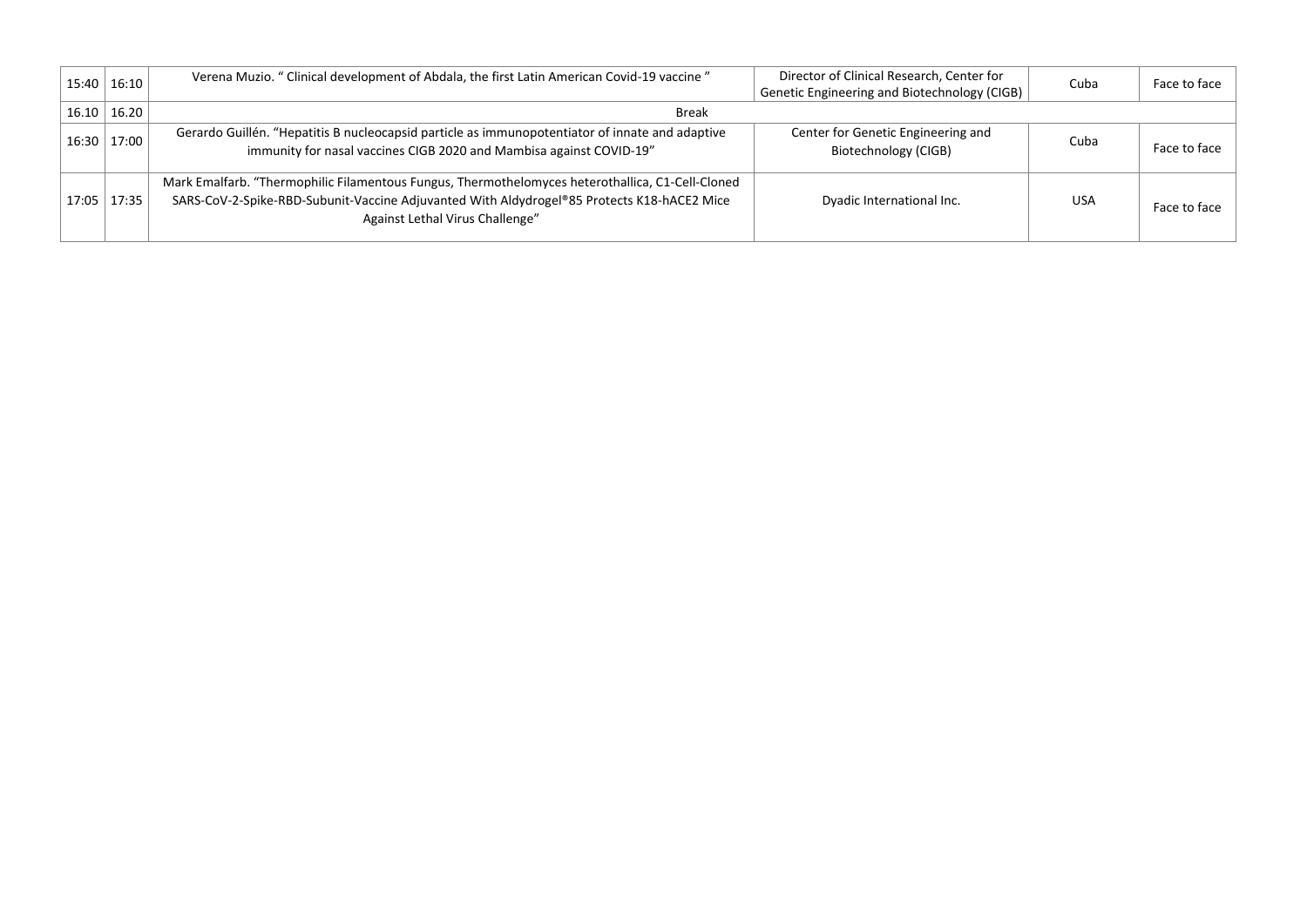|       | <b>Session/Wednesday April 27th</b> |                                                                                                                                                                                                                                                                                                                                                                                                     |                                                  |             |                 |  |  |
|-------|-------------------------------------|-----------------------------------------------------------------------------------------------------------------------------------------------------------------------------------------------------------------------------------------------------------------------------------------------------------------------------------------------------------------------------------------------------|--------------------------------------------------|-------------|-----------------|--|--|
|       |                                     | Chairman: Eleanor Fish . PhD & Iraldo Bello. PhD                                                                                                                                                                                                                                                                                                                                                    |                                                  |             |                 |  |  |
|       |                                     | <b>Session: Interferons</b>                                                                                                                                                                                                                                                                                                                                                                         |                                                  |             |                 |  |  |
|       |                                     | <b>Speakers</b>                                                                                                                                                                                                                                                                                                                                                                                     | Institution                                      | Country     | <b>Modality</b> |  |  |
| 9:00  | 9:25                                | Eleanor N. Fish. "Global virus outbreaks: interferons as first line therapeutics"                                                                                                                                                                                                                                                                                                                   | The University Health Network                    | Canada      | Face to face    |  |  |
| 9:30  | 9:50                                | Iraldo Bello. "HeberFERON in the treatment of COVID-19. Impact in early and worsen disease"                                                                                                                                                                                                                                                                                                         | Center for Genetic Engineering and Biotechnology | Cuba        | Face to face    |  |  |
| 9:55  | 10:15                               | Ana Aguilera. "New formulation (Nasalferon) that contains IFN hum-Rec for the prophylactic treatment<br>of COVID-19"                                                                                                                                                                                                                                                                                | Center for Genetic Engineering and Biotechnology | Cuba        | Face to face    |  |  |
| 10:20 | 10:45                               | Dania Vazquez Blomquist. "The new nasal formulation of IFNα2b, Nasalferon, modulates cellular and<br>Center for Genetic Engineering and Biotechnology<br>molecular elements associated with an antiviral response in mucosa and blood."                                                                                                                                                             |                                                  | Cuba        | Face to face    |  |  |
| 10:50 | 11:10                               | Howard Young "Interferon-gamma: When a good cytokine goes bad"<br>National Cancer Institute at Frederick                                                                                                                                                                                                                                                                                            |                                                  | <b>USA</b>  | Virtual         |  |  |
|       | $11:15$ 11:30                       | <b>Coffee Break</b>                                                                                                                                                                                                                                                                                                                                                                                 |                                                  |             |                 |  |  |
|       |                                     | Chairman: María del Carmen Domínguez PhD & Raúl Herrera PhD                                                                                                                                                                                                                                                                                                                                         |                                                  |             |                 |  |  |
|       |                                     | <b>Session: Therapeutics and immunomodulators</b>                                                                                                                                                                                                                                                                                                                                                   |                                                  |             |                 |  |  |
| 11:30 | 11:50                               | Mayra Ramos-Suzarte. "Itolizumab in the treatment of patients with COVID-19: Cuban experience"                                                                                                                                                                                                                                                                                                      | Center for Molecular Immunology                  | Cuba        | Face to face    |  |  |
| 11:55 | 12:15                               | Tania Crombet. "Blocking EGFR with nimotuzumab: A novel strategy for COVID-19 treatment"                                                                                                                                                                                                                                                                                                            | Center for Molecular Immunology                  | Cuba        | Face to face    |  |  |
| 12:20 | 12:40                               | Mary Carmen Reyes. "Use of Biomodulina T® from a preventive scenario to confront COVID19 in Cuba"                                                                                                                                                                                                                                                                                                   | <b>Bioprocessing Center</b>                      | Cuba        | Face to face    |  |  |
| 12:45 | 13:05                               | María del Carmen Domínguez-Horta. "Jusvinza, a peptide derived from human heat-shock protein 60,<br>for treatment of hyperinflammation in COVID-19 patients"                                                                                                                                                                                                                                        | Center for Genetic Engineering and Biotechnology | Cuba        | Face to face    |  |  |
| 13:10 | 13:30                               | Raúl Herrera. "COVID-19 and kidney: risk, damage and sequel"                                                                                                                                                                                                                                                                                                                                        | Nefrology Institute                              | Cuba        | Face to face    |  |  |
|       | 13:35   14:30                       | Lunch                                                                                                                                                                                                                                                                                                                                                                                               |                                                  |             |                 |  |  |
|       |                                     | Chairman: MSc. Olga Lidia Jacobo Casanueva (Director, CECMED) & Dr. Alejandro Svarch (Federal Commissioner, COFEPRIS)                                                                                                                                                                                                                                                                               |                                                  |             |                 |  |  |
|       |                                     | Panel: Strategies and regulatory actions of the Cuban Regulatory Authority for the authorization of Cuban medicines and new technologies to confront Covid-19<br>Moderator: Ismary Alfonso Orta PhD                                                                                                                                                                                                 |                                                  |             |                 |  |  |
|       | $14:30 -$<br>15:30                  | <b>Panelists:</b><br>1. Dr. Mario Cesar Muñiz. Head of the Department of Medical Equipment and Devices.<br>2. MSc. Laura Rivas Saavedra. Diagnostic Section Specialist.<br>3. MSc. Violeta Perez Rodriguez. Head of Biologicals section. Department of Medicines and Biologicals.<br>4. Dr. Liset Báez Cubas. Head of Preclinical and Clinical Section. Department of Medicines and<br>Biologicals. | Cuban National Regulatory Authority (CECMED)     | Cuba        | Face to face    |  |  |
|       |                                     | Chairman: Dagmar García-Rivera. PhD & Arjan Willen Griffioen. PhD                                                                                                                                                                                                                                                                                                                                   |                                                  |             |                 |  |  |
|       |                                     | <b>Session: Vaccines (2)</b>                                                                                                                                                                                                                                                                                                                                                                        |                                                  |             |                 |  |  |
|       |                                     | <b>Speakers</b>                                                                                                                                                                                                                                                                                                                                                                                     | <b>Institution</b>                               | Country     | <b>Modality</b> |  |  |
| 15:30 |                                     | 15:45   Arjan Willen Griffioen. "Vaccination with a bacterial peptide conjugated to SARS-CoV-2 RBD accelerates                                                                                                                                                                                                                                                                                      | Free University of Amsterdam                     | Netherlands | Face to face    |  |  |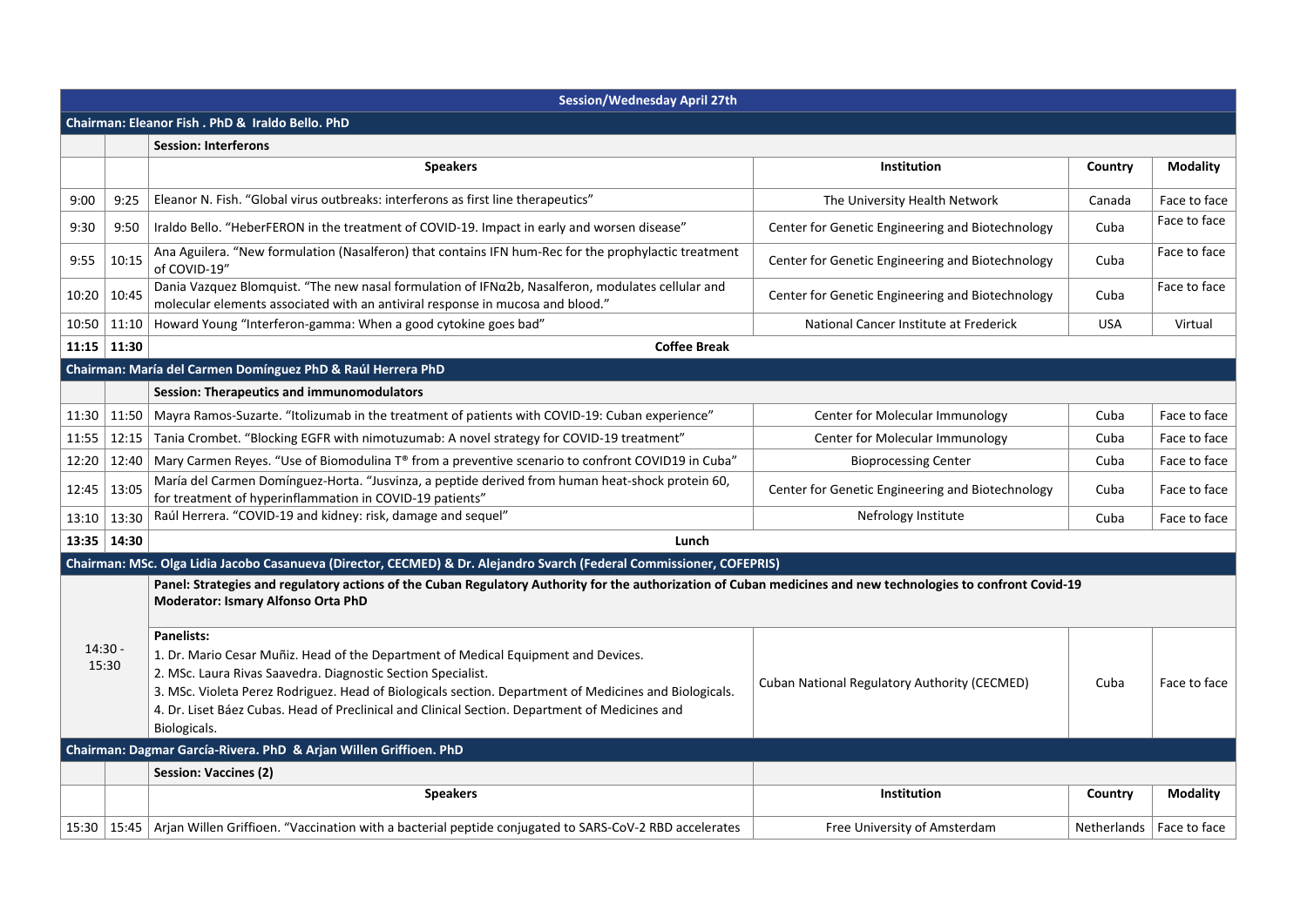|               |               | immunity and protects against COVID-19"                                                                                                                                                                                                            |                                                                           |        |              |
|---------------|---------------|----------------------------------------------------------------------------------------------------------------------------------------------------------------------------------------------------------------------------------------------------|---------------------------------------------------------------------------|--------|--------------|
|               | 15:50   16:05 | Francisco Hernández-Bernal. "A phase 3, randomised, double-blind, placebo-controlled clinical trial for<br>adult evaluation of the efficacy and safety of a SARS-CoV-2 recombinant spike RBD protein vaccine<br>(ABDALA-3 Study)"                  | Center for Genetic Engineering and Biotechnology<br>(CIGB)                | Cuba   | Face to face |
|               | 16:10   16:25 | Françoise Paquet. "Structural biology for vaccine development: the example of SOBERANA vaccines"<br>Centre de Biophysique Moléculaire                                                                                                              |                                                                           | France | Face to face |
|               | 16:30   16:45 | Maria Eugenia Toledo Romani. "Efficacy and Safety of SOBERANA 02, a COVID-19 conjugate vaccine in<br>heterologous three doses combination"                                                                                                         | Institute of Tropical Medicine "Pedro Kouri" IPK                          | Cuba   | Face to face |
|               | 16:50   17:05 | Dagmar García-Rivera. "Open label phase I/II clinical trial and predicted efficacy of SARS-CoV-2 RBD<br>protein vaccines SOBERANA 02 and SOBERANA Plus in children"                                                                                | Finlay Vaccine Institute                                                  | Cuba   | Face to face |
| 17:10   17:25 |               | Rinaldo Puga-Gómez. "Vaccination of convalescent children: Open label phase I/II clinical trial with a<br>single doses of SOBERANA Plus"                                                                                                           | Pediatric Hospital "Juan Manuel Marquez", Central<br>Clinic "Cira García" | Cuba   | Face to face |
|               | 17:30   17:45 | Zurina Cinza. "Immunogenicity and Safety assessment of a SARS-CoV-2 recombinant spike protein<br>vaccine (Abdala) in paediatric ages 3 to 18 years old: a double-blinded, multicentre, randomised, phase<br>1/2 clinical trial (ISMAELILLO study)" | Center for Genetic Engineering and Biotechnology                          | Cuba   | Face to face |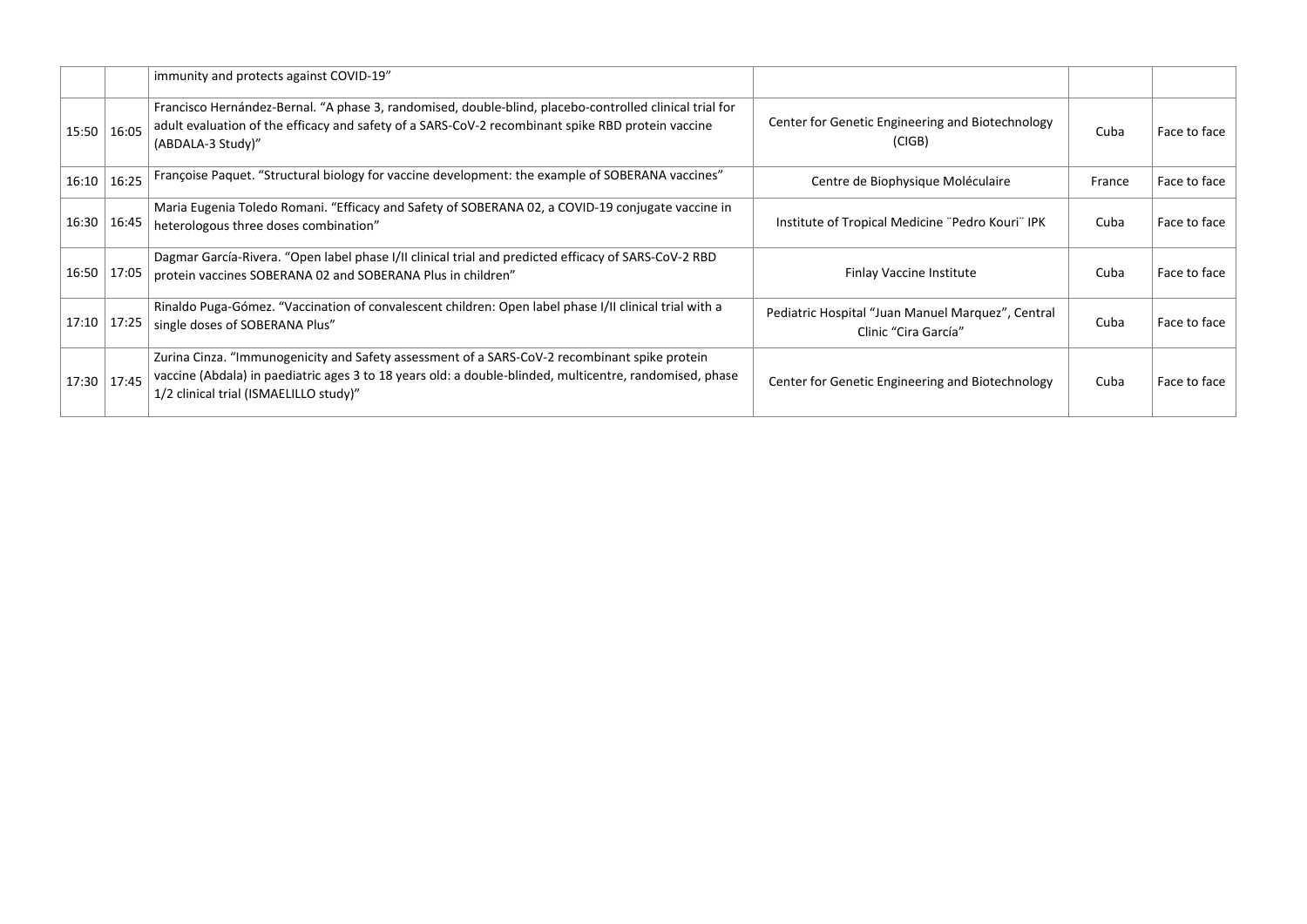|       | <b>Session/Thursday April 28th</b> |                                                                                                                                                                                                                            |                                                  |             |                 |  |
|-------|------------------------------------|----------------------------------------------------------------------------------------------------------------------------------------------------------------------------------------------------------------------------|--------------------------------------------------|-------------|-----------------|--|
|       |                                    | Chairman: Consuelo Macías. PhD & Celia Fernández. PhD                                                                                                                                                                      |                                                  |             |                 |  |
|       |                                    | <b>Session: Antivirals and therapy</b>                                                                                                                                                                                     |                                                  |             |                 |  |
|       |                                    | <b>Speakers</b>                                                                                                                                                                                                            | Institution                                      | Country     | <b>Modality</b> |  |
| 09:00 | 09:10                              | Consuelo Macías. "Treatment of lung lesions with autologous stem cells in patients recovered<br>from COVID-19"                                                                                                             | Institute of Hematology and Immunology           | Cuba        | Face to face    |  |
| 09:15 | 9:25                               | Celia Fernández. "CIGB-460: A novel peptide-based drug candidate to inhibit coronavirus<br>infections"                                                                                                                     | Center for Genetic Engineering and Biotechnology | Cuba        | Face to face    |  |
| 9:30  | 9:40                               | Johann Perdomo Delgado. "Natural and Traditional Medicine to fight COVID-19 in Cuba: the<br>case of Ozone Therapy"                                                                                                         | Ministry of Public Health                        | Cuba        | Face to face    |  |
| 9:45  | 9:55                               | Hugo Nodarse Cuní. "Use of interferon alfa in patients with COVID-19. The Cuban experience"                                                                                                                                | Center for Genetic Engineering and Biotechnology | Cuba        | Face to face    |  |
|       |                                    | Chairman: Francisco Hernández-Bernal, PhD & Rolando Ochoa Azze, PhD                                                                                                                                                        |                                                  |             |                 |  |
|       |                                    | Session: Vaccines (3)                                                                                                                                                                                                      |                                                  |             |                 |  |
| 10:00 | 10:10                              | Odalys Bravo Téllez. "Hitos de la estrategia cubana de vacunación anti-Covid-19"                                                                                                                                           | Ministry of Public Health                        | Cuba        | Face to face    |  |
| 10:15 | 10:25                              | Misladys Rodríguez Ortega. "Effectiveness of the Soberana vaccine in health workers of nine<br>sentinel hospitals, Havana, 2021"                                                                                           | Institute of Tropical Medicine "Pedro Kouri" IPK | Cuba        | Face to face    |  |
| 10:30 | 10:40                              | Rolando Ochoa Azze. "Vaccination with SOBERANA Plus in COVID-19 convalescents: safe and<br>efficient strategy to prevent severe reinfection"                                                                               | <b>Finlay Vaccine Institute</b>                  | Cuba        | Face to face    |  |
| 10:45 | 10:55                              | Yenima Martín Bauta. "Safety, tolerability, and immunogenicity of a SARS-CoV-2 recombinant<br>spike RBD protein vaccine: a randomised, double-blind, placebo-controlled, phase 1-2 clinical<br>trial (ABDALA Study)"       | Center for Genetic Engineering and Biotechnology | Cuba        | Face to face    |  |
|       | 11:00 11:15                        | <b>Coffee Break</b>                                                                                                                                                                                                        |                                                  |             |                 |  |
| 11:15 |                                    | 11:35   Pierre A. Morgon. "Vaccines Technologies driving Acceptability, Affordability and Localization"                                                                                                                    | <b>MRGN Advisors</b>                             | Switzerland | Virtual         |  |
| 11:40 | 11:50                              | Julio D. Fernández Águila. "A phase II, double-blind, randomized and non-inferiority clinical trial<br>of SOBERANA 01 and SOBERANA 02 vaccines in heterologous schedule with SOBERANA Plus as a<br>booster vaccine"        | <b>Finlay Vaccine Institute</b>                  | Cuba        | Face to face    |  |
|       |                                    | Nibaldo Luis González Sosa. "SARS-CoV-2 infectivity in Golden Syrian Hamster as a model for<br>11:55   12:05   immunogenicity and efficacy assays of Cuban biomolecules and vaccine candidates against<br>COVID-19".       | Civil Defense Scientific Research Center         | Cuba        | Face to face    |  |
| 12:10 | 12:20                              | Valdes-Balbin Yury. "SARS-CoV-2 RBD-Tetanus Toxoid Conjugate Vaccine Induces a Strong<br>Neutralizing Immunity: preclinical results of a vaccine candidate SOBERANA 02"                                                    | <b>Finlay Vaccine Institute</b>                  | Cuba        | Face to face    |  |
| 12:25 | 12:35                              | Reynaldo Oliva-Hernández. "Efficacy and Preclinical Safety of vaccine candidates to SARS-CoV-2<br>(SOBERANA® Vaccines)"                                                                                                    | Finlay Vaccine Institute                         | Cuba        | Face to face    |  |
|       |                                    | Thailín Lao. "Chimeric antigen produced in HEK-293 cells, based on SARS-CoV2 nucleoprotein<br>12:40 12:50 fused to the extracellular domain of human CD154, induced high immunogenicity in mice and<br>non-human primates" | Center for Genetic Engineering and Biotechnology | Cuba        | Face to face    |  |
|       |                                    | 12:55   13:05   Ingrid Rodríguez-Alonso. "Abdala vaccine against SARS-CoV-2 induces functional antibodies in                                                                                                               | Center for Genetic Engineering and Biotechnology | Cuba        | Face to face    |  |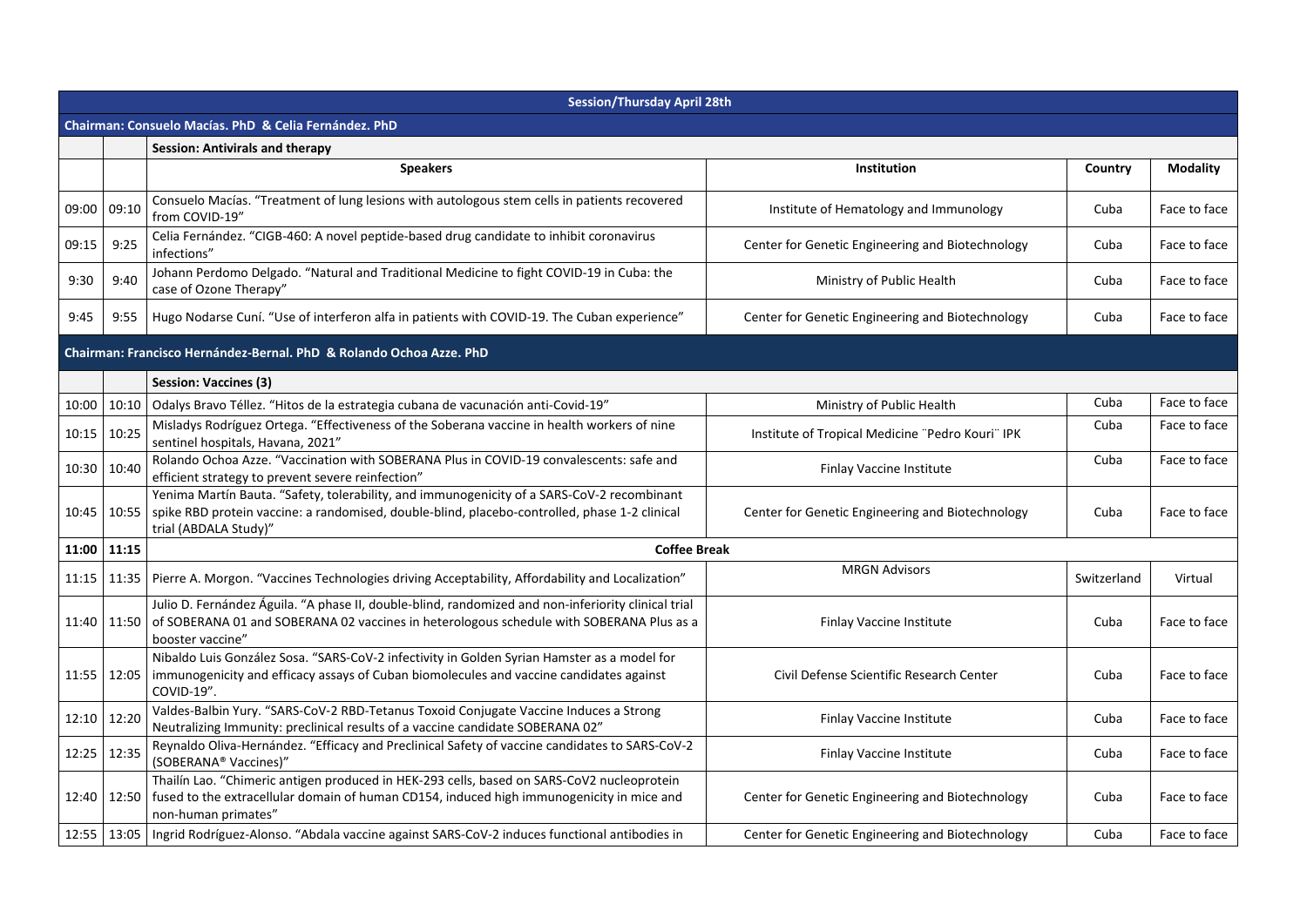|             |             | rats and cynomolgus monkeys"                                                                                                                                                                 |                                                            |         |                 |
|-------------|-------------|----------------------------------------------------------------------------------------------------------------------------------------------------------------------------------------------|------------------------------------------------------------|---------|-----------------|
|             |             | Rodríguez Noda L. "A single dose of SARS-CoV-2 dimeric-RBD recombinant (Soberana Plus)                                                                                                       |                                                            |         |                 |
| 13:10       | 13:20       | boost the immunogenicity of the inactivated BBIBP-CorV vaccine: from preclinical to clinical"                                                                                                | Finlay Vaccine Institute                                   | Cuba    | Face to face    |
| 13:25       | 13:35       | Elena Zavyalova. DNA aptamers for virus detection                                                                                                                                            | <b>Chemistry Department, Moscow State University</b>       | Russia  | Virtual         |
| 13:40       | 14:30       | Lunch                                                                                                                                                                                        |                                                            |         |                 |
|             |             | Chairman: MSc. Amaylid Arteaga García & Belkys Maria Galindo Santana. PhD                                                                                                                    |                                                            |         |                 |
|             |             | <b>Session: Vaccine (4)</b>                                                                                                                                                                  |                                                            |         |                 |
|             |             | <b>Speakers</b>                                                                                                                                                                              | Institution                                                | Country | <b>Modality</b> |
|             |             |                                                                                                                                                                                              |                                                            |         |                 |
|             |             | Amaylid Arteaga García. "The National Coordinating Center for Clinical Trials in the fight against                                                                                           |                                                            |         |                 |
| 14:30       | 14:40       | COVID-19: main contributions"                                                                                                                                                                | <b>Clinical Trials Coordination Center</b>                 | Cuba    | Face to face    |
|             |             | Belkys Maria Galindo Santana. "Surveillance of adverse events with the application of the                                                                                                    |                                                            |         |                 |
| 14:45       | 14:55       | Abdala vaccine against COVID-19"                                                                                                                                                             | Institute of Tropical Medicine "Pedro Kouri" IPK           | Cuba    | Face to face    |
| 15:00       |             | 15:10 Lizet Sanchez Valdes. "Clinical severity of COVID-19 patients during the omicron wave in Cuba"                                                                                         | Center of Molecular Immunology                             | Cuba    | Face to face    |
|             |             |                                                                                                                                                                                              |                                                            |         |                 |
|             |             | Kenia Almenares Rodríguez. "Impact and effectiveness of the Abdala vaccine against                                                                                                           |                                                            |         |                 |
| 15:15 15:25 |             | symptomatic disease and mortality by COVID-19. Matanzas, 2021"                                                                                                                               | National School of Public Health                           | Cuba    | Face to face    |
|             |             |                                                                                                                                                                                              |                                                            |         |                 |
|             | 15:30 15:40 | Mery Martínez Cabrera. "Surveillance of adverse events during the anti SARS-COV-2 vaccination                                                                                                | Finlay Vaccine Institute                                   | Cuba    | Face to face    |
|             |             | campaign in Cuba with SOBERANA® 02 y SOBERANA® Plus"                                                                                                                                         |                                                            |         |                 |
| 15:45       | 15:55       | Gilda Lemos. "Elevated antibody titers in Abdala vaccinees evaluated by Elecsys® anti-SARS-CoV-<br>2 S highly correlate with UMELISA SARS-CoV-2 ANTI RBD, ACE-2 binding inhibition and viral | Center for Genetic Engineering and Biotechnology           | Cuba    | Face to face    |
|             |             | neutralization assays"                                                                                                                                                                       |                                                            |         |                 |
|             | 16:00 16:15 | <b>Coffee Break</b>                                                                                                                                                                          |                                                            |         |                 |
|             |             | Chairman: Jorge Gulín-González. PhD & Nibaldo Luis González Sosa                                                                                                                             |                                                            |         |                 |
|             |             | <b>Session: Fundamental research</b>                                                                                                                                                         |                                                            |         |                 |
| 16:15       | 16:35       | Stefan Pöhlmann. "The 3As of SARS-CoV-2 entry into cells: ACE2, activators and antibodies"                                                                                                   | Faculty of Biology and Psychology, Georg-August-University | Germany | Face to face    |
|             |             | Jorge Gulín-González. "A Computational Approach to Finding SEIR Model Parameters that Best                                                                                                   | Göttingen                                                  |         |                 |
| 16:40       | 16:50       | Explain Infected and Recovered Time Series for SARS-CoV-2"                                                                                                                                   | University of Informatics Sciences                         | Cuba    | Face to face    |
| 16:55 17:05 |             | Ivette Orosa-Vázquez. "Longitudinal study of the immune response generated against SARS-                                                                                                     | Center of Molecular Immunology                             | Cuba    | Face to face    |
|             |             | CoV-2 infection in Cuban COVID-19 recovered patients"                                                                                                                                        |                                                            |         |                 |
| 17:10       | 17:20       | Patricia Lorenzo-Luaces Alvarez. "Propensity score matched cohort to comparison of severe<br>COVID-19 patients treated or not with Nimotuzumab"                                              | Center of Molecular Immunology                             | Cuba    | Face to face    |
| 17:25       | 17:35       | Vianed Marsán Suárez. "Biomarkers of sequela in adult patients convalescing from COVID-19"                                                                                                   | Institute of Hematology and Immunology                     | Cuba    | Face to face    |
| 17:40 17:50 |             | Bárbara Torres Vives. "Changes in immune response according to clinical severity in COVID-19                                                                                                 | <b>National Center of Medical Genetics</b>                 | Cuba    | Face to face    |
|             |             | convalescent individuals and uninfected exposed relatives"                                                                                                                                   |                                                            |         |                 |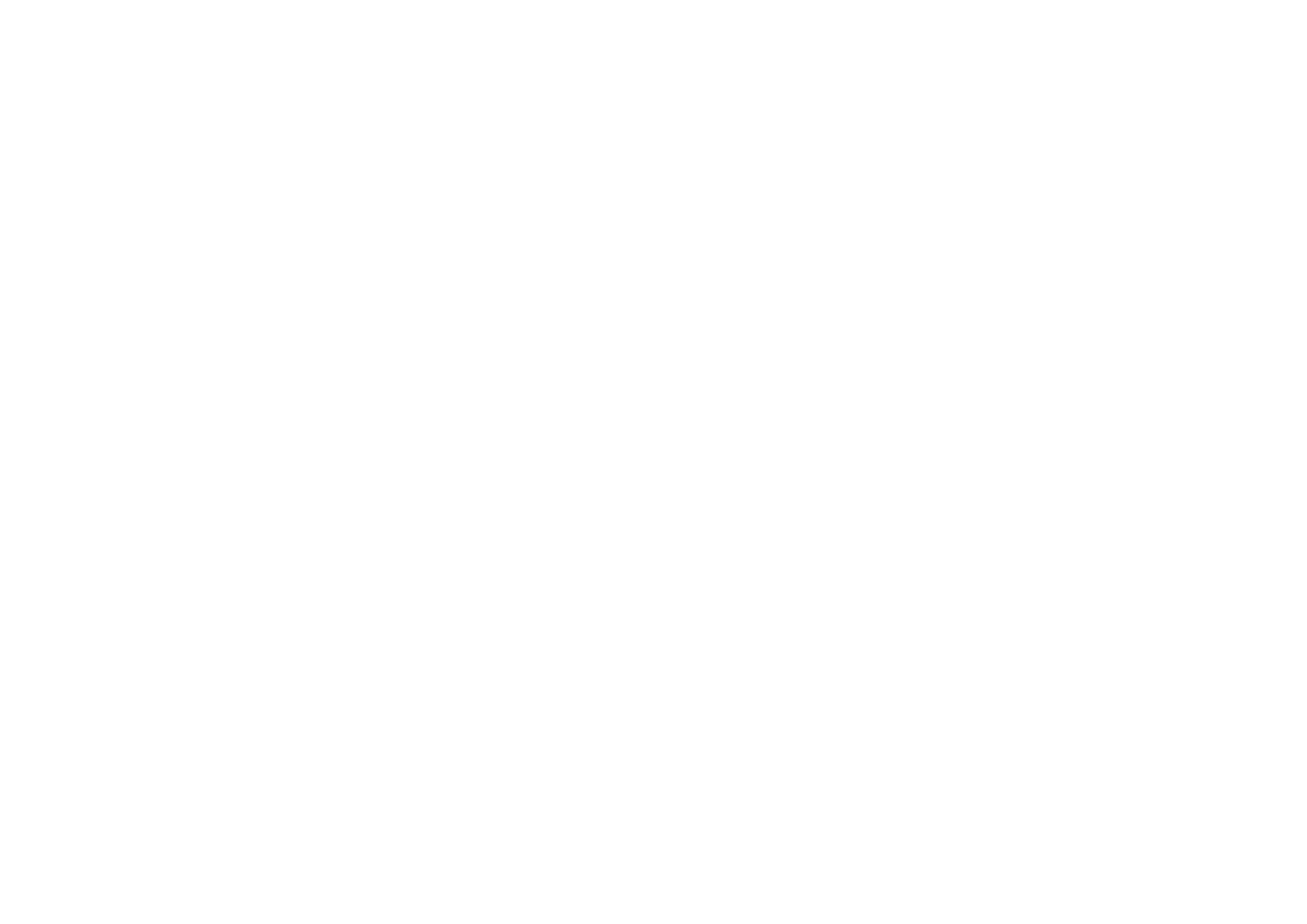#### **9:00 – 13:00 Poster Sessions**

Posters Board 1 (COVID-19 Symposium/Morning Session/Room 3/Therapy) Friday April 29th

Chairman: Dr. Dania Vazquez Blomquist and Dr. Héctor José Pérez Hernández

| 9:00  | 9:10  | 1. Intranasal administration of recombinant human interferon alfa-2b as prophylaxis against SARS-CoV-<br>2 infection (OLIVO Study).                                     | Joel M. Quintana Guerra. CIGB                                                               |
|-------|-------|-------------------------------------------------------------------------------------------------------------------------------------------------------------------------|---------------------------------------------------------------------------------------------|
| 9:10  | 9:20  | 2. Characteristics of the registered Cuban clinical research for the confrontation with COVID 19.                                                                       | Ania Torres Pombert. CECNCEC                                                                |
| 9:20  | 9:30  | 3. Interference of CK2-mediated signaling to weaken/attack SARS-CoV-2 infection: a computational<br>biology approach.                                                   | Jamilet Miranda. CIGB                                                                       |
| 9:30  | 9:40  | 4. Targeting of Protein Kinase CK2 Elicits Antiviral Activity on Betacoronavirus Infections.                                                                            | Ailyn C. Ramón. CIGB                                                                        |
| 9:40  | 9:50  | 5. Jusvinza, a peptide with activity against hyperinflammation process induced by SARS-CoV-2 is safe in<br>Macaca fascicularis monkeys.                                 | Jorge Castro. CIGB                                                                          |
| 9:50  | 10:00 | 6. Understanding the impact of Cuban immunotherapy protocols during Covid-19 disease:<br>contributions from mathematical modeling.                                      | Karina García. CIM                                                                          |
| 10:00 | 10:10 | 7. Active Pharmaco-Surveillance Study of HeberFERON® in Basal Cell Carcinoma and COVID-19.                                                                              | María Mercedes Vázquez Marcos. CIGB                                                         |
| 10:10 | 10:20 | 8. Early Treatment with a Peptide Derived from the Human Heat-Shock 60 Protein Avoids Progression<br>to Severe Stages of COVID-19.                                      | Julio E Baldomero Hernández. CIGB                                                           |
| 10:20 | 10:30 | 9. Informed consent in medical activity to confront COVID-19.                                                                                                           | Laura Barrero Viera. CENATOX                                                                |
| 10:30 | 10:40 | 10. Rational for the use of CIMAVAX-EGF® in post-COVID-19 pulmonary sequelae.                                                                                           | Héctor José Pérez Hernández. Saturnino Lora Provincial Hospital,<br>Santiago de Cuba        |
| 10:40 | 10:50 | 11. Epidermal growth factor in patients hospitalized by mild-moderate covid-19: series of cases.                                                                        | Héctor José Pérez Hernández. Saturnino Lora Provincial Hospital,<br>Santiago de Cuba        |
| 10:50 | 11:10 | Cofee Break                                                                                                                                                             |                                                                                             |
| 11:10 | 11:20 | 12. Adverse reactions associated with recombinant interferon alfa 2b in suspected and confirmed<br>COVID-19 patients.                                                   | Lisvan Yassel Cala Rosabal. University Polyclinic Dr. Gustavo<br>Aldereguía Lima, Las Tunas |
| 11:20 |       |                                                                                                                                                                         |                                                                                             |
|       | 11:30 | 13. Therapeutic response of HeberFERON in patients with basal cell carcinoma and its association with<br>COVID 19, in Jagüey Grande, Matanzas. 2020-2021.               | Sandra Cordovés Quintana. Jaguey Grande Polyclinic                                          |
| 11:30 | 11:40 | 14. Lithium salts as a treatment for COVID-19: preclinical results.                                                                                                     | Ormany Soriano Torres. Medical School "Victoria de Girón"                                   |
| 11:40 | 11:50 | Characterization by mass spectrometry of the RBD obtained in different expression systems.<br>15.                                                                       | Ivan Andújar. CIGB                                                                          |
| 11:50 | 12:00 | 16. Systematization of experiences in confronting COVID-19 in different Cuban municipalities, 2020-2021                                                                 | Pedro Luis Véliz Martínez. National Council of Health Scientific<br>Societies               |
| 12:00 | 12:10 | 17. Development of a quantitative test for detection of alpha IFN in plasma samples.                                                                                    | Giselle Freyre. CIGB                                                                        |
| 12:10 | 12:20 | 18. A flow cytometry gating strategy for profiling CD4+CD25+/highCD127-/low regulatory T cells.                                                                         | Ricardo Ulises Martínez. CIGB                                                               |
| 12:20 | 12:30 | 19. Assessment of immunological response in nasal lining, saliva and serum samples in COVID's<br>convalescent individuals immunized with a single dose of Mambisa oral. | Yahima Chacón. CIGB                                                                         |
| 12:30 | 12:40 | 20. Strategy for developing vaccines against COVID-19 based on dimeric RBD.                                                                                             | Yanet Climent. Finlay vaccine Institute                                                     |
| 12:40 | 12:50 | 21. SOBERANA 02 vaccine: strategy for developing the unique conjugate vaccine against SARS-CoV-2.                                                                       | Sonsire Fernández Castillo. Finlay Vaccine Institute                                        |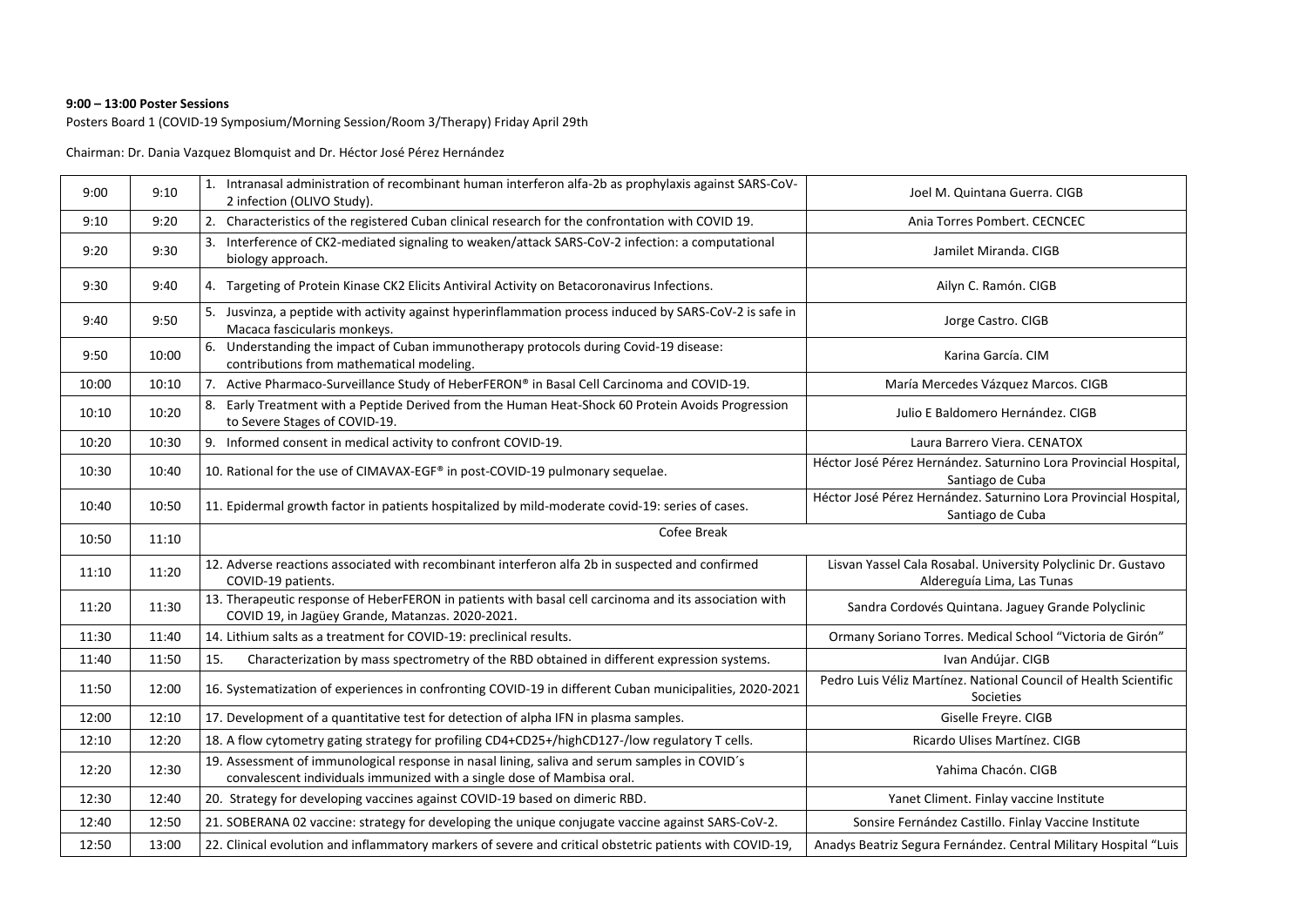|       |       | treated with Jusvinza. | Díaz Soto' |
|-------|-------|------------------------|------------|
| 13:00 | 14:30 | Lunch                  |            |

Posters Board 2 (COVID-19 Symposium/Morning Session/Room 3/ Prophylaxis and Vaccines) Friday April 29th

Chairman: Dr. Diógenes Quintana Vazquez and Dr. Misladys Rodríguez Ortega

| 9:00  | 9:10  | 1. Program and toxicological preclinical designs of the Abdala vaccine                                                                                                                                                                               | Lizet Aldana Velazco, CIGB                            |
|-------|-------|------------------------------------------------------------------------------------------------------------------------------------------------------------------------------------------------------------------------------------------------------|-------------------------------------------------------|
| 9:10  | 9:20  | 2. Evaluation of cellular response in individuals vaccinated with Abdala using the ELISPOT technique.                                                                                                                                                | Sheila Chavez, CIGB                                   |
| 9:20  | 9:30  | 3. Potentially neutralizing anti-SARS-CoV-2 antibodies in human milk following vaccination with<br>Abdala.                                                                                                                                           | Maylin Pérez Bernal. CIGB                             |
| 9:30  | 9:40  | 4. Characterization of the immune response of workers at the Finlay Vaccine Institute immunized with<br>SOBERANA 02/SOBERANA PLUS.                                                                                                                   | Samantha Fernández González. Finlay Vaccine Institute |
| 9:40  | 9:50  | 5. Immunogenicity of the vaccine formulations RBDd/OMV/Al(OH)3 and RBDd/Al(OH)3 against SARS-<br>$Cov-2$ .                                                                                                                                           | Claudia Labrada Regalado. Finlay Vaccine Institute    |
| 9:50  | 10:00 | Recombinant human interferon alfa-2b administered in nasal drops for prophylaxis of SARS-CoV-2<br>6.<br>infection in populations at risk.                                                                                                            | Hugo Nodarse Cuní. CIGB                               |
| 10:00 | 10:10 | 7. Report on the use of the Abdala vaccine as a booster of natural infection and the primary<br>vaccination schedule with different vaccines against SARS-CoV-2                                                                                      | Celia Crespo Oliva. CIGB                              |
| 10:10 | 10:20 | 8. Effect of the intranasal dose of HeberNasvac (CIGB2020) on the oropharyngeal expression of TLRs<br>and other genes of the innate immune system: dose-escalating pilot study I                                                                     | Jorge Aguiar Santiago. CIGB                           |
| 10:20 | 10:30 | 9. Evaluation of drop and spray devices through intranasal administration of HeberNasvac (CIGB2020)<br>and innate immunity effects on oro-nasopharyngeal tonsils of healthy volunteers compared to<br>Nasalferon and a control group. Pilot study II | Diógenes Quintana Vazquez. CIGB                       |
| 10:30 | 10:40 | 10. Antiviral and innate immune responses elicited by Nasalferon administration: dose-escalating pilot<br>study I.                                                                                                                                   | Yssel Mendoza Marí. CIGB                              |
| 10:40 | 10:50 | 11. SOBERANA Vaccines in the pediatric population. Vaccination experience of the Molecular<br>Immunology Center.                                                                                                                                     | Giselle Saurez Martínez. CIM                          |
| 10:50 | 11:10 | Cofee Break                                                                                                                                                                                                                                          |                                                       |
| 11:10 | 11:20 | 12. Chimeric antigen by the fusion of SARS-CoV-2 Receptor Binding Domain with the extracellular<br>domain of human CD154: a promising improved vaccine candidate.                                                                                    | Ileanet Ávalos. CIGB                                  |
| 11:20 | 11:30 | 13. Nasalferon early post marketing surveillance in health contingencies for COVID-19.                                                                                                                                                               | María Mercedes Vázquez Marcos. CIGB                   |
| 11:30 | 11:40 | 14. Adverse events reported in the Phase I of Soberana 01 clinical trial against COVID-19.                                                                                                                                                           | Yunior González Freyre. CENATOX                       |
| 11:40 | 11:50 | 15. Selection of volunteers in the MAMBISA vaccine candidate clinical trial against COVID-19.                                                                                                                                                        | Lilia Beatriz Rosales Gil, CENATOX                    |
| 11:50 | 12:00 | 16. Evaluation of the Data Monitoring Committees in the clinical trials of Cuban vaccines against<br>COVID-19.                                                                                                                                       | Sonia Pérez Rodríguez. CENATOX                        |
| 12:00 | 12:10 | 17. Cuban vaccines against Covid - 19: Impact of the procedure "Creation and operation of the Data<br>Monitoring Committee in clinical trials".                                                                                                      | Héctor Lázaro Lara Fernández. CENCEC                  |
| 12:10 | 12:20 | 18. Optimal viral antigen/carrier protein ratio for the active ingredient of the anti-SARS-CoV-2<br>conjugate vaccine: SOBERANA 02.                                                                                                                  | Lauren M. Quintero Moreno. Finlay Vaccine Institute   |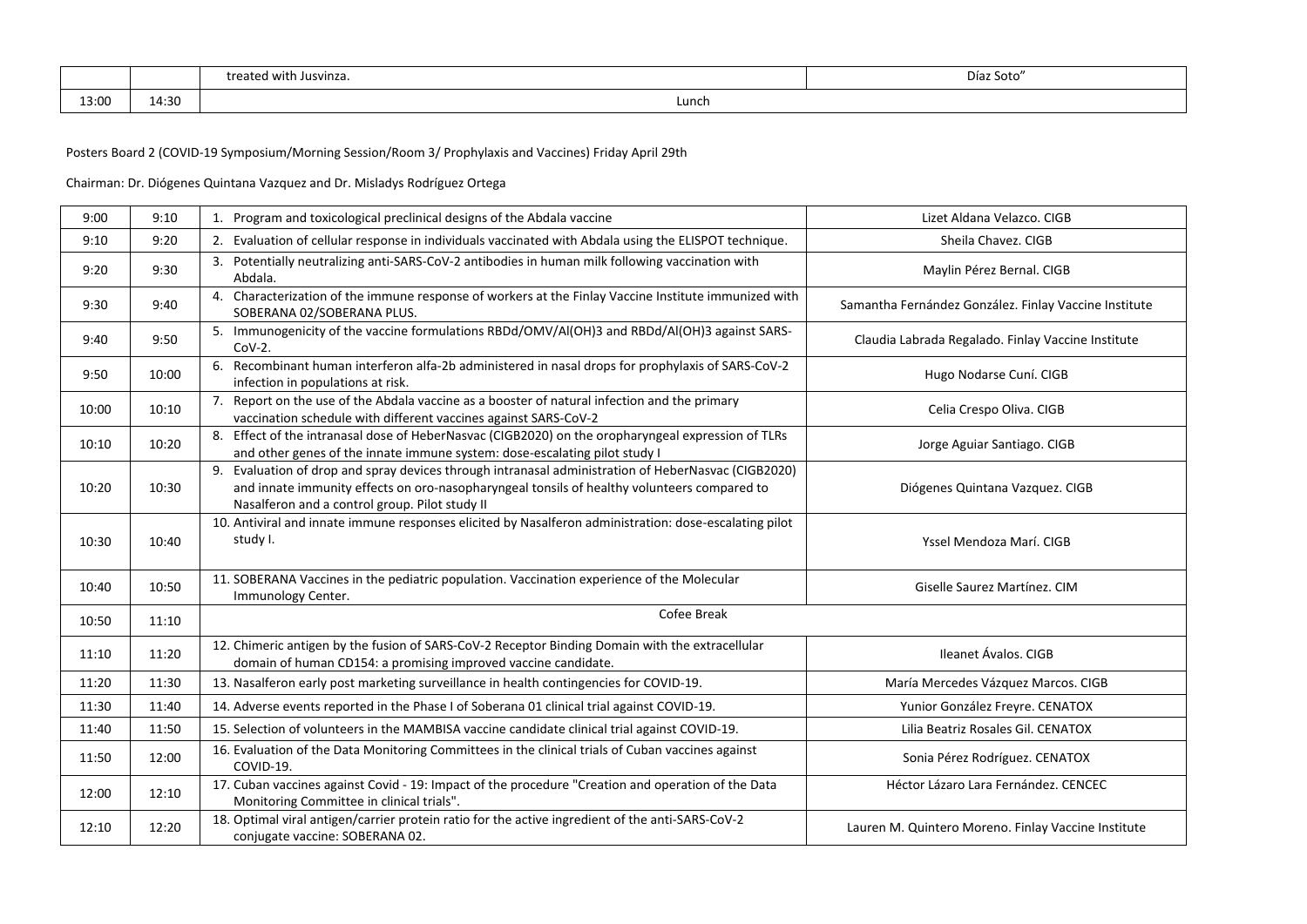| 12:20 | 12:30 | 19. Design of RBD lipoproteins as active component of multivalent formulations against SARS-CoV-2<br>virus.                                                                                     | Lugo Calas Aloima. Finlay Vaccine Institute     |
|-------|-------|-------------------------------------------------------------------------------------------------------------------------------------------------------------------------------------------------|-------------------------------------------------|
| 12:30 | 12:40 | 20. Physicochemical characterization of the SARS-CoV-2 receptor binding domain (RBD) protein and<br>intermediates of the Active Pharmaceutical Ingredient of the SOBERANA 02 conjugate vaccine. | Raine Garrido Arteaga. Finlay Vaccine Institute |
| 12:40 | 12:50 | 21. Physicochemical characterization of the vaccine candidate SOBERANA 01 through chromatographic,<br>electrophoretic and light scattering methods.                                             | Bárbara Baró Bicet. Finlay Vaccine Institute    |
| 12:50 | 13:00 | 22.                                                                                                                                                                                             |                                                 |
| 13:00 | 14:30 | Lunch                                                                                                                                                                                           |                                                 |

# Posters Board 3 (COVID-19 Symposium/Morning Session/Room 3/ Diagnostic and Analytical Tests) Friday April 29th

### Chairman: Dr. Irinia Valdivia Alvarez and Dr. Otto Cruz Sui

| 9:00  | 9:10  | 1.  | Obtaining inactivated SARS-CoV-2 antigen for use in the evaluation of the cellular immune<br>response.                                                                                                                                                         | Martha Dubed Echevarría. CICDC                              |
|-------|-------|-----|----------------------------------------------------------------------------------------------------------------------------------------------------------------------------------------------------------------------------------------------------------------|-------------------------------------------------------------|
| 9:10  | 9:20  | 2.  | A cell-based ELISA as surrogate of virus neutralization assay for RBD SARS-CoV-2 specific antibodies.                                                                                                                                                          | Franciscary Pi-Estopiñan. CIM                               |
| 9:20  | 9:30  | 3.  | Different methods based on the use of anti-RBD monoclonal antibodies (MAbs) for protein identity<br>in IFAs and Soberana 01, Soberana 02 and Soberana Plus vaccines at the Finlay Vaccine Institute.                                                           | Yanedis Santoya Tamayo. Finlay Vaccine Institute            |
| 9:30  | 9:40  | 4.  | Design and standardization of a Dot blot identity method for SOBERANA 01, SOBERANA 02 and<br>SOBERANA plus vaccines.                                                                                                                                           | Yaimara Rodríguez Hernández. Finlay Vaccine Institute       |
| 9:40  | 9:50  | 5.  | Conjugation of two anti-RBD monoclonal antibodies of the SARS-CoV-2 virus and its applicability in<br>sandwich ELISA for the quantification of protein in APIs and in the SOBERANA 01, SOBERANA 02,<br>SOBERANA Plus vaccines of the Finlay Vaccine Institute. | Raquel de la Caridad Mujica La Fe. Finlay Vaccine Institute |
| 9:50  | 10:00 | 6.  | Murine monoclonal antibodies against SARS-CoV-2 nucleocapsid protein for COVID-19 diagnosis<br>and research.                                                                                                                                                   | Omar R. Blanco, CIGB                                        |
| 10:00 | 10:10 | 7.  | Murine monoclonal antibodies against RBD of the SARS-CoV-2 spike protein as useful analytical<br>tools for subunit vaccine development and clinical trials.                                                                                                    | Yeosvany Cabrera. CIGB                                      |
| 10:10 | 10:20 | 8.  | Estrategias para la ejecución de ensayos clínicos de Soberana 02 y Soberana Plus en Plaza de la<br>Revolución                                                                                                                                                  | Yaima Muñoz Morejon. CENCEC                                 |
| 10:20 | 10:30 | 9.  | Micro neutralization assay for the detection of neutralizing antibodies against SARS-CoV-2.                                                                                                                                                                    | Juliet María Enríquez Puertas. CICDC                        |
| 10:30 | 10:40 | 10. | Development of diagnostic capacities in the Civil Defense Scientific Research Center, to confront<br>molecular diagnosis and vaccine and therapeutic studies against SARS-CoV-2.                                                                               | Madeline Blanco de Armas. CICDC                             |
| 10:40 | 10:50 | 11. | Correlation between the neutralization assay and the Umelisa SARS-CoV-2 anti RBD.                                                                                                                                                                              | Otto Cruz Sui, CICDC                                        |
| 10:50 | 11:10 |     | Cofee Break                                                                                                                                                                                                                                                    |                                                             |
| 11:10 | 11:20 | 12. | Genetic diversity of Cuban isolates of SARS-CoV-2 used in the evaluation of therapeutic agents and<br>vaccine candidates against COVID-19.                                                                                                                     | Liuber Yans Machado Zaldívar, CICDC                         |
| 11:20 | 11:30 | 13. | Development of utramicroelisas for the detection of IgG and IgM antibodies against SARS-CoV-2 in<br>serum and plasma samples, using SUMA Technology.                                                                                                           | Aurora Delahanty. CIE                                       |
| 11:30 | 11:40 | 14. | Development and evaluation of an assay based on SUMA technology for the detection of the N<br>protein of SARS-CoV-2. Application for the diagnosis of COVID-19 in Cuba.                                                                                        | Irinia Valdivia Alvarez. CIE                                |
| 11:40 | 11:50 | 15. | Preliminary results of the standardization of the real-time RT-PCR assay for the detection of the<br>SARS-CoV-2 Envelope gene.                                                                                                                                 | Yaimé Josefina González González. CIE                       |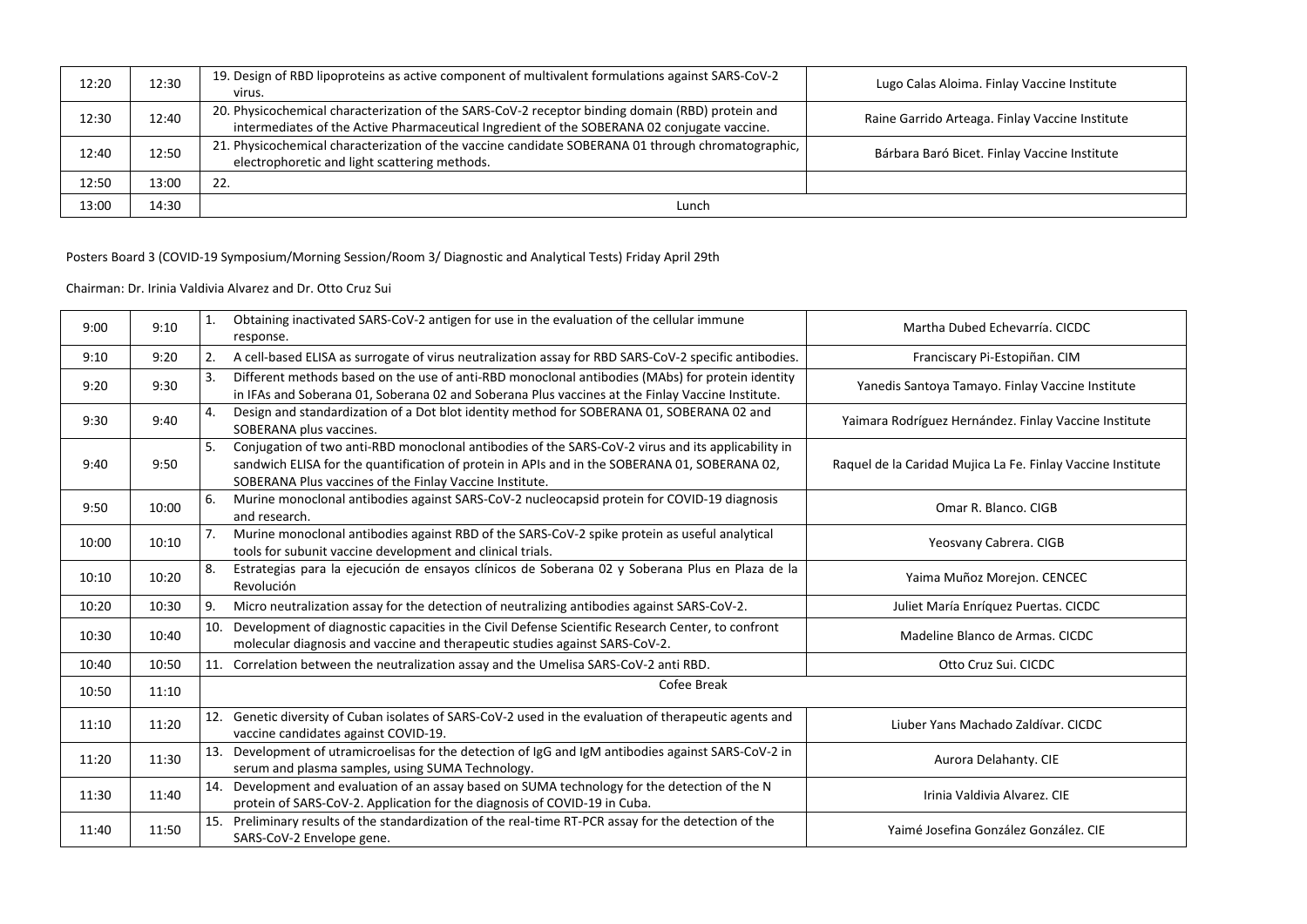| 11:50 | 12:00 | Standardization and validation of an assay based on SUMA technology for the detection of total<br>16.<br>antibodies to SARS-CoV-2.                                                                                                                                                                        | Darien Ortega León. CIE                                                              |
|-------|-------|-----------------------------------------------------------------------------------------------------------------------------------------------------------------------------------------------------------------------------------------------------------------------------------------------------------|--------------------------------------------------------------------------------------|
| 12:00 | 12:10 | The Immunoassay Center in the fight against COVID-19<br>17.                                                                                                                                                                                                                                               | Rebeca Sonia González Fernández. CIE                                                 |
| 12:10 | 12:20 | UMELISA® EGF: enzyme immunoassay for the determination of epidemic growth factor (EGF) in<br>18.<br>human serum samples using an ultramicroanalytical system.                                                                                                                                             | Elisa María Castells Martínez. CIE                                                   |
| 12:20 | 12:30 | EGF/monocyte index: evidence on its potential as a new biomarker of inflammation.<br>19.                                                                                                                                                                                                                  | Héctor José Pérez Hernández. Saturnino Lora Provincial Hospital,<br>Santiago de Cuba |
| 12:30 | 12:40 | Validation of subrogated ELISA for neutralization of receptor-binding domain (RBD) binding to the<br>20.<br>ACE2 receptor with human serum or plasma samples. The assay is based on the ability of serum<br>anti-RBD antibodies to inhibit the binding of the RBD protein to its receptor in ACE-2 cells. | Lismary Avila. CIGB                                                                  |
| 12:40 | 12:50 | Vaccine candidate against SARS-CoV-2 infection. Immunogenicity and antigenicity strategic.<br>21.                                                                                                                                                                                                         | Mabel Izquierdo. CIGB                                                                |
| 12:50 | 13:00 | Validation of the polyacrylamide gel electrophoresis technique in the presence of SDS for the<br>22.<br>separation and control of the RBD Active Pharmaceutical Ingredient.                                                                                                                               | Osniel Cabrera Díaz, CIGB                                                            |
| 13:00 | 14:30 | Lunch                                                                                                                                                                                                                                                                                                     |                                                                                      |

# Posters Board 4 (COVID-19 Symposium/Morning Session/Room 3/ Miscellaneous) Friday April 29th

# Chairman: Dr. Mario Landys Chovel and Dr. Iris Valdes

| 9:00  | 9:10  |     | Challenges of Cuban Biopharmaceutical Logistics in times of Covid-19                                                                                                                  | Michel Santana Garcia, ENCOMED                                                                          |  |
|-------|-------|-----|---------------------------------------------------------------------------------------------------------------------------------------------------------------------------------------|---------------------------------------------------------------------------------------------------------|--|
| 9:10  | 9:20  | 2.  | Strategies for the substitution of imports of secondary packaging material, resources and supplies,<br>guaranteeing productive output in the confrontation with COVID-19              | Michael Socorro González, BioCen                                                                        |  |
| 9:20  | 9:30  | 3.  | COVID-19 prevention strategy in the personnel of a biopharmaceutical company                                                                                                          | Dayrene Cartaya Díaz. BioCen                                                                            |  |
| 9:30  | 9:40  | 4.  | Aspects on global health regulation for anti-COVID-19 vaccines.                                                                                                                       | Javier E. Vázquez Romero. CECMED                                                                        |  |
| 9:40  | 9:50  | 5.  | Adaptive designs in the development strategy of the SOBERANA series vaccines.                                                                                                         | Carmen Valenzuela Silva, ICIMAF                                                                         |  |
| 9:50  | 10:00 | 6.  | The Cuban biopharmaceutical industry and Cuban medical technology in times of Covid-19.<br>Reflection from the science of management.                                                 | Vivian Isabel Antunes Saiz. Center for the Study of Management<br>Techniques (CETED), Havana University |  |
| 10:00 | 10:10 | 7.  | Severity of coronavirus disease-2019 and specific antibody response to SARS-CoV-2 in<br>convalescents from the first COVID-19 outbreak in Cuba.                                       | Yaíma Zúñiga-Rosales. National Center of Medical Genetics                                               |  |
| 10:30 | 10:40 | 8.  | Clinical development strategy of the SOBERANA®02 and SOBERANA Plus vaccines for their<br>introduction in adult and pediatric populations.                                             | Meiby de la C. Rodríguez González. Finlay Vaccine Institute                                             |  |
| 10:10 | 10:20 | 9.  | Safety and immunogenicity of anti-SARS CoV-2 vaccine SOBERANA 02 in homologous or<br>heterologous scheme.                                                                             | Beatriz Paredes. Finlay Vaccine Institute                                                               |  |
| 10:20 | 10:30 | 10. | Performance of the Independent Data Monitoring Committee (CIMD) in the clinical trials of the<br>Soberana 02 and Soberna Plus vaccines, as well as the Soberana 01 vaccine candidate. | Narciso A. Jiménez Pérez. IPK                                                                           |  |
| 10:40 | 10:50 | 11. | Immunogenicity in aged BALB/c mice of formulations with the recombinant receptor-binding<br>domain and nucleocapsid of SARS-CoV-2 as vaccine candidates against COVID-19.             | Iris Valdes. CIGB                                                                                       |  |
| 10:50 | 11:10 |     | Cofee Break                                                                                                                                                                           |                                                                                                         |  |
| 11:10 | 11:20 | 12. | Regulatory challenges for the quality control and stability evaluation of the anti-SARS-CoV-2 RBD<br>protein-based vaccines SOBERANA 02 and SOBERANA Plus.                            | Mario Landys Chovel. Finlay Vaccine Institute                                                           |  |